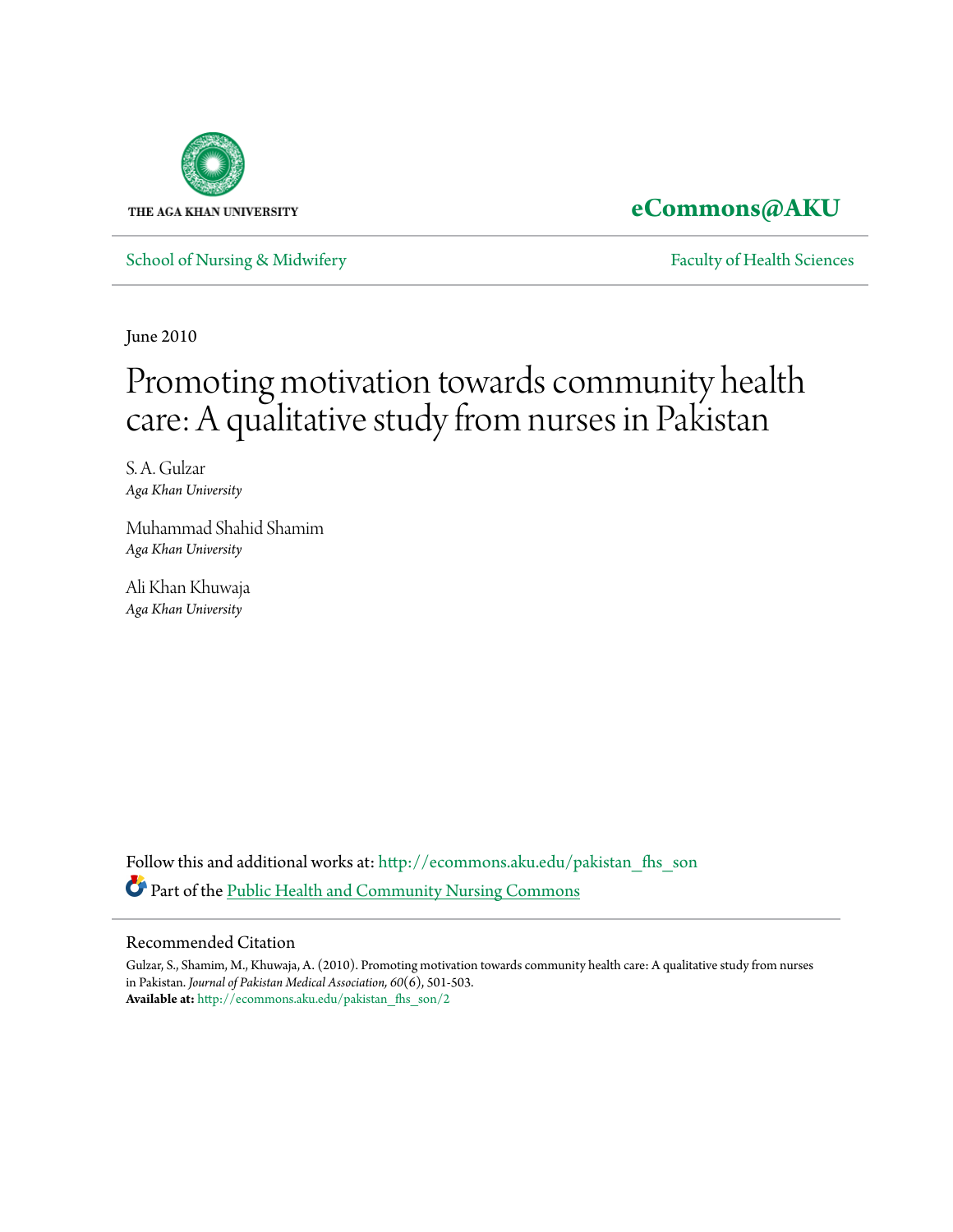# **Short Report**

# **Promoting motivation towards community health care: A qualitative study from nurses in Pakistan**

Saleema A. Gulzar,<sup>1</sup> Muhammad Shahid Shamim,<sup>2</sup> Ali Khan Khuwaja<sup>3</sup>

School of Nursing (AKU-SON),<sup>1</sup> Family Medicine and Community Health Sciences,<sup>3</sup> Aga Khan University, Medical Education Cell, Dow University of Health Sciences,<sup>2</sup> Karachi.

#### **Abstract**

Based on the extensive health care needs of Pakistani population, the idea of Community Health Nursing was introduced in 1985. The educational nursing institutes adopted nursing curriculum in order to produce competent nurses to meet the rising demands of society. However, very few numbers of nurses choose community health nursing as their career pathway in Pakistan. Based on the current observation, enhancing motivation among graduate nurses has always been viewed as a great challenge for the academic nursing institutions. This study was intended to explore motivating and de motivating factors in nurses towards community Health Nursing. By utilizing self concept based model of motivation, semi structured interviews were conducted with newly graduated nurses, nurse educators and nursing students. The findings revealed that certain traits, values and competencies are

required to motivate nurses as well as to build their capacity towards working effectively in the community setting. Moreover, through this study several realistic recommendations by the participants are highlighted that could foster motivation among future nurses towards this field.

#### **Introduction**

Over the years, nursing specially Community Health Nursing (CHN) has gone through a period of growth by spreading out and developing its capacity and scope<sup>1</sup> from health care provider to health educator, researcher, planner and manager. CHN also play various roles for promotion and maintenance of health of and prevention of diseases in the communities.

According to World Health Organization,<sup>2</sup> in Pakistan, 66% of the population resides in rural areas who most of the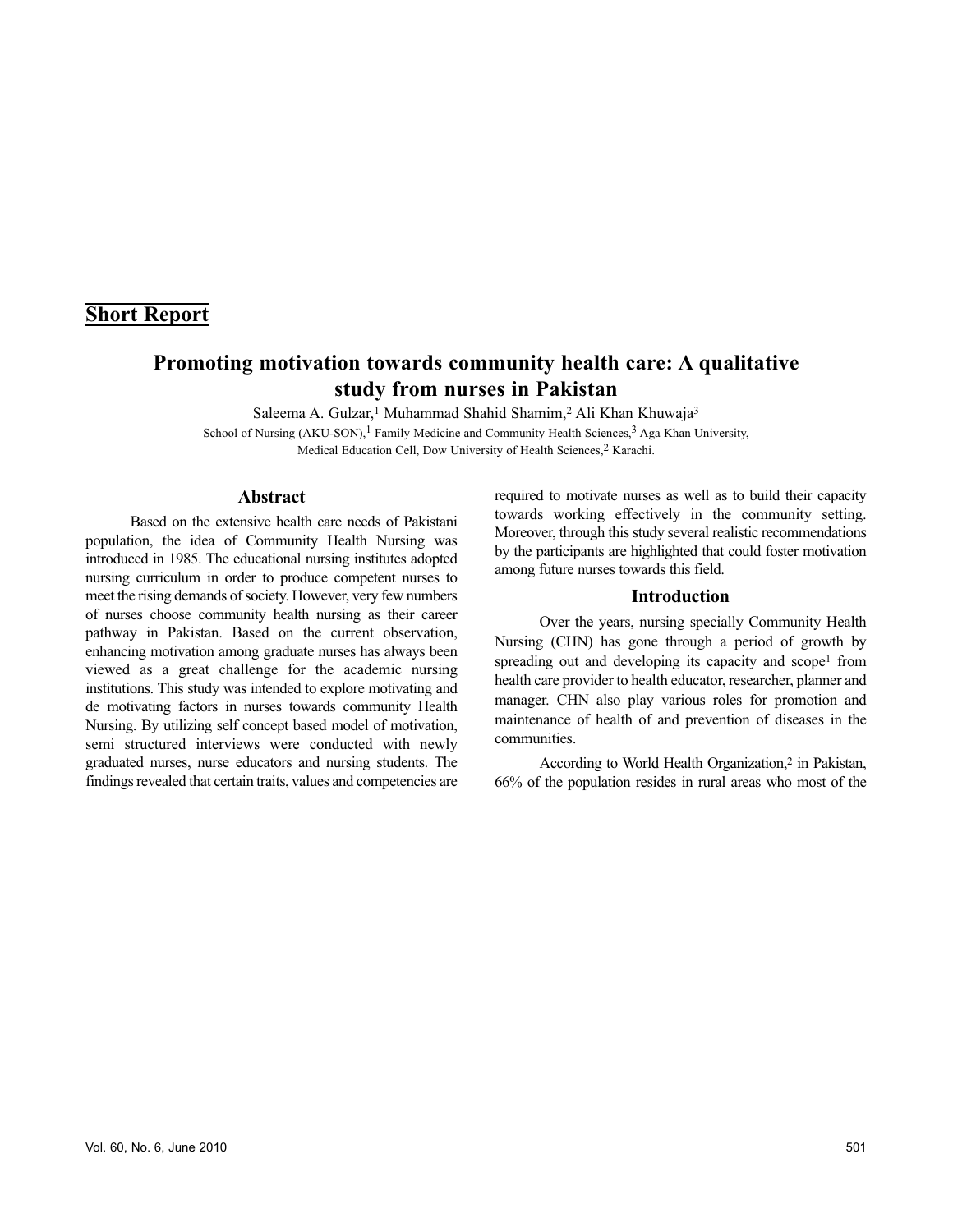time do not have access to hospitals and Physicians. It is therefore important that nurses should be valued and encouraged to stay and work with and for community and rural areas<sup>3</sup> which requires motivation and appreciation. There are diverse theories indicating different sources of motivation in which the extrinsic and intrinsic sources are the major ones. Extrinsic motivation proves to be the major source of motivation which includes strategies for the educator in terms of grading, providing encouragement, friendly attitude, and so forth. On the other hand, lack of closer support, appreciation and rewards are the de-motivating aspects for enhancing good learning and teaching.<sup>4</sup> There are certain theories that have been suggested to enhance the motivation and inspiration amongst students.<sup>5</sup> Similarly, there are also persuaded traits, values and competencies which are essential in order to practice effectively in CHN. A Self concept based model of work motivation<sup>6</sup> comprising of traits, competencies and values are necessary to inculcate in students while preparing them to work in the field. The educators especially those who teach CHN health nursing should have the capacity to skill up these characteristics through their own professional development and continued education. To enhance the motivation in students, Braten and Olaussen<sup>7</sup> highlighted the importance of well awareness and understanding of motivating factors among instructors and teachers. Given responses received from nursing students discovered that conversional teaching style as teaching approach has the potential to reduce the impact of many existing de-motivating factors which prevent students in performing successfully in community. This thought is also well supported by Ouzts et al.<sup>8</sup> The possible benefits of self concept based model of work motivation<sup>6</sup> are however, not restricted to community health nursing field. It is highly likable that selfassessed need and relevance in relation to students' motivation permeate through all specialty areas or subjects within nursing profession and other health care specialities.<sup>9</sup> Hence broader application of the self-concept based model of motivation is possible. The self-concept is based on interaction with the environment and the experiences gained through these interactions make a person realize and develop his traits, competencies and values. The person through these experiences comes to know what is possible for the individual and what is not and he/she adopts an approach towards life accordingly which ultimately motivate to face the challenges involved in academic, professional and personal life.<sup>10</sup>

This study was conducted to explore pathways for students' motivation under the umbrella of self-concept as well as to explore the associated traits and values. The objectives of this study were to explore study participants' views regarding expected competencies, traits and values required of community health nurses. This study also identified motivating factors in the context of self- concept frame work that affects the learning of students involved in CHN.

Furthermore, this study aimed to seek the challenges faced by nurses towards community practice and to document the recommendation from study participants for developing interest and capacity in the field of CHN.

#### **Methods and Results**

Qualitative exploratory design was used for this study which was conducted in one of the academic nursing institutions of Karachi, Pakistan. Altogether, 24 nursing professionals were selected as participants by purposive sampling after which they were interviewed by utilizing semi structured interview guide which was prepared and pre-tested by study investigators. The participants included, 14 nursing students from diploma and post RN BScN programme, 06 faculty members (teaching CHN and other subjects), and 4 nurses who recently completed their graduation and were employed in ward settings. Interviews were individually taken with faculty and graduates whereas focus group discussion was conducted among the students. The focus of questions were based on the self-concept model of motivation.<sup>6</sup> A semi-structured interview guide (Appendix) based on theory of self concept was developed by researchers

#### **Appendix: Semi-structure Interview Guide**

- Q.1: Share your working experience in community setting?
- Q.2: What were the motivating experiences you faced while working in community setting?
- Q.3: What were the demotivatiing experiences you faced while working in community setting?
- Q.4: Share challenges that you faced while working for community health?
- Q.5: Any recommendations for working in community?
- Q.6: Any other thing that you want to share?

used for identification of motivating and de-motivating factors and challenges which the students face. The interview was focused on following major questions: How do study participants find working in community? What makes them enjoy working in community? What are the factors which demotivate them while working in community? What recommendations do they suggest to enhance motivation especially in community site? The interviews were conducted in a relaxed and comfortable environment to provide the opportunity to participants to discuss any other information that could contribute towards achieving the study goal. The researcher took notes during the course of interview and the most common themes were identified and extracted under the categories of values, competencies and traits; which was guided by framework on self concept based model of motivation.<sup>6</sup>

Based on the findings, three major components i.e. values, competencies and traits have been extracted from the interviews and revolve around the self concept based model of motivation. In addition, motivating factors and challenges while working in community setting are also highlighted.